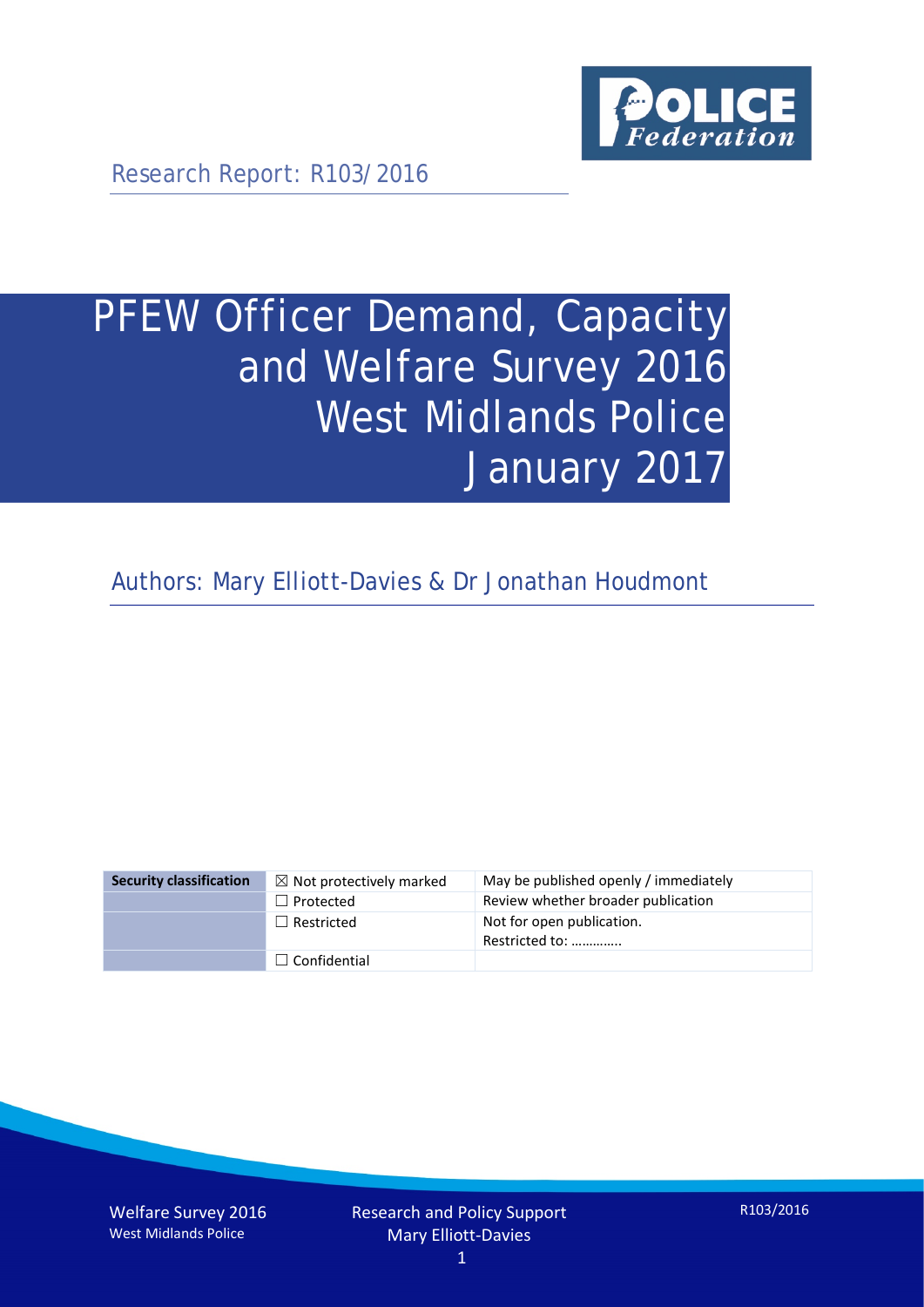# **1. FOREWORD**

#### **INTRODUCTION**

In recent times policing in England and Wales has experienced unprecedented budgetary cuts amount[i](#page-15-0)ng to an 18% real-term reduction since 2010.<sup>1</sup> The impact on police officer numbers has been considerable, with a 14% fall in officer numbers over a seven year period from a high of 143,734 in 2009<sup>[ii](#page-15-1)</sup> to 124,066 in March 2016.<sup>[iii](#page-15-2)</sup> Evidence from a focus group study conducted by the PFEW<sup>[iv](#page-15-3)</sup> highlighted that these reduction's may be having a negative effect on officers individual wellbeing. It was within this context that the 2016 PFEW Officer Demand, Capacity, and Welfare Survey took place.

This report provides a summary of responses to key questions from the 2016 PFEW Officer Demand, Capacity, and Welfare Survey from respondents in **West Midlands Police**.

Where appropriate, details of average responses for the police service as a whole are also presented. However, differences between the national and local responses have not been tested statistically and therefore any differences reported are for guidance only and must be treated with caution.

Force rankings have not been included due to the vast range of response rates across forces (2.1% - 34.2%), making comparisons inappropriate without the application of inferential statistics to address the extreme variations in sample sizes (range: 34 -3909). In addition, forces with less than 100 respondents were not provided with a force level report as their sample size was too small to be representative of the force as a whole and may have enabled identification of individuals based on their demographics.

Please be aware that the total number of responses for each item may vary slightly as not all items were answered by all respondents, and all percentages are rounded to the nearest whole number. In addition, the actual differences between any and all groups may be quite small and these details should be considered when interpreting the data.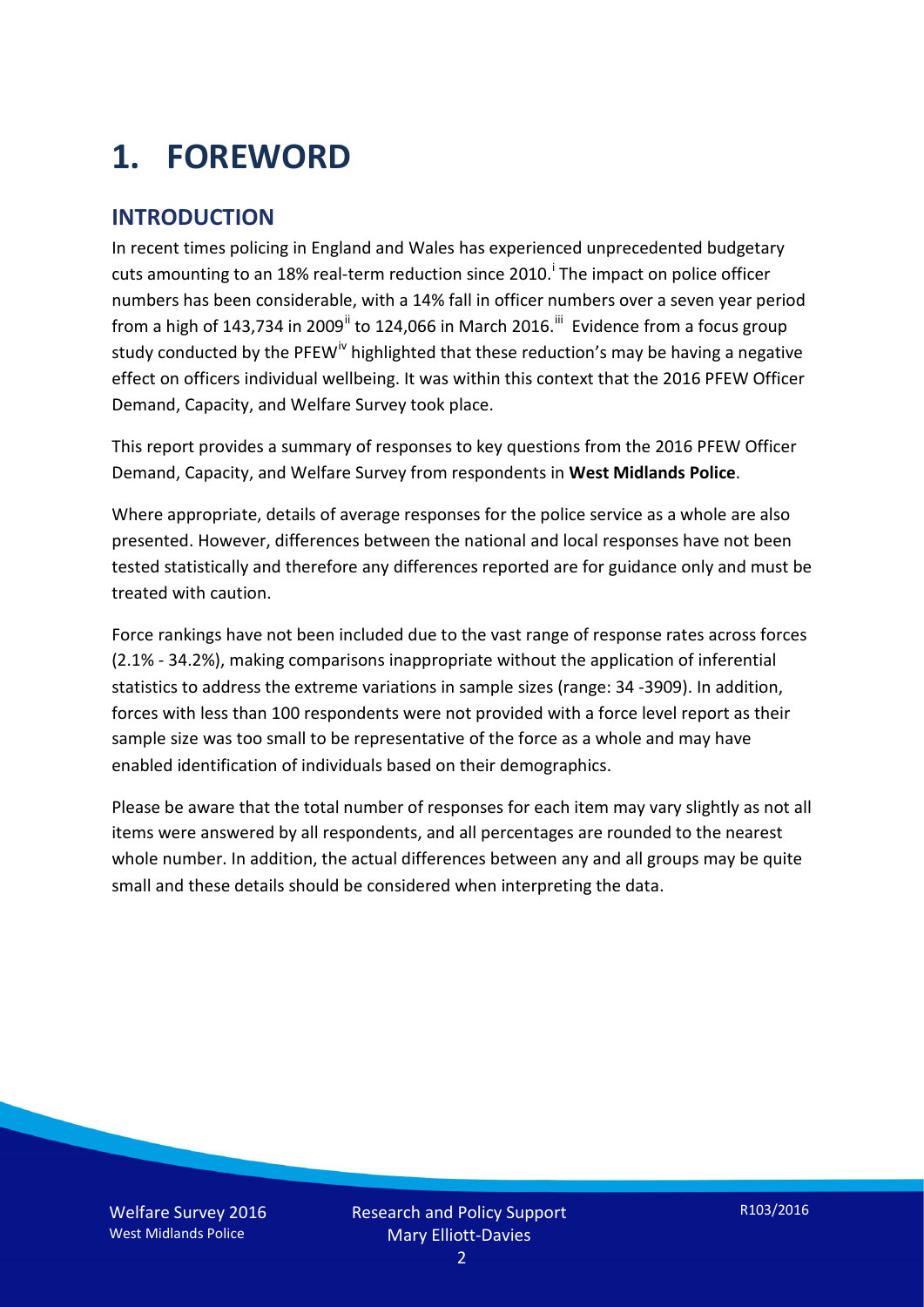#### **RESPONSE RATES AND DEMOGRAPHICS**

Survey responses were gathered over a four-week period in February 2016. All officers of the federated ranks in England and Wales were eligible to participate. Analyses were conducted on a sample of 16,841 responses drawn from all 43 forces across England and Wales.  $^1$  $^1$  The national response rate for the 2016 survey was 14%.

1030 responses were received from West Midlands Police, representing a response rate of around 15%.<sup>[2](#page-2-1)</sup> The margin of error for this report has been calculated using the size of the sample and the population. At a 95% confidence level, this force report has a 3% margin of error. If the margin of error is less than 5%, it can be considered to be within the normal bounds of academic rigor.<sup>[3](#page-2-2)</sup> If this threshold has not been met, the results from this report must be interpreted with caution.

Overall 1% of respondents (*N*=237) to the survey declined to state which force they belonged to. These responses have been included within the national data but are excluded from force-level analyses.

69% of responses from West Midlands Police were received from male officers and 31% of responses were from female officers. In regards to rank, 77% of respondents from West Midlands Police were Constables, 15% were Sergeants and 7% were Inspectors or Chief Inspectors. 7% of responses from West Midlands Police were received from Black and Minority Ethnic (BME) officers.

-

<span id="page-2-0"></span> $1$  Data were removed where the respondent indicated they were not currently a police officer or they gave implausible answers – for full exclusion criteria, please see Houdmont & Elliott-Davies (2016).<br><sup>2</sup> Based on March 2016 Home Office figures of officer headcount.

<span id="page-2-1"></span>

<span id="page-2-2"></span> $3$  The generally accepted academic standards is a 95% confidence level with a 5% (or less) margin of error.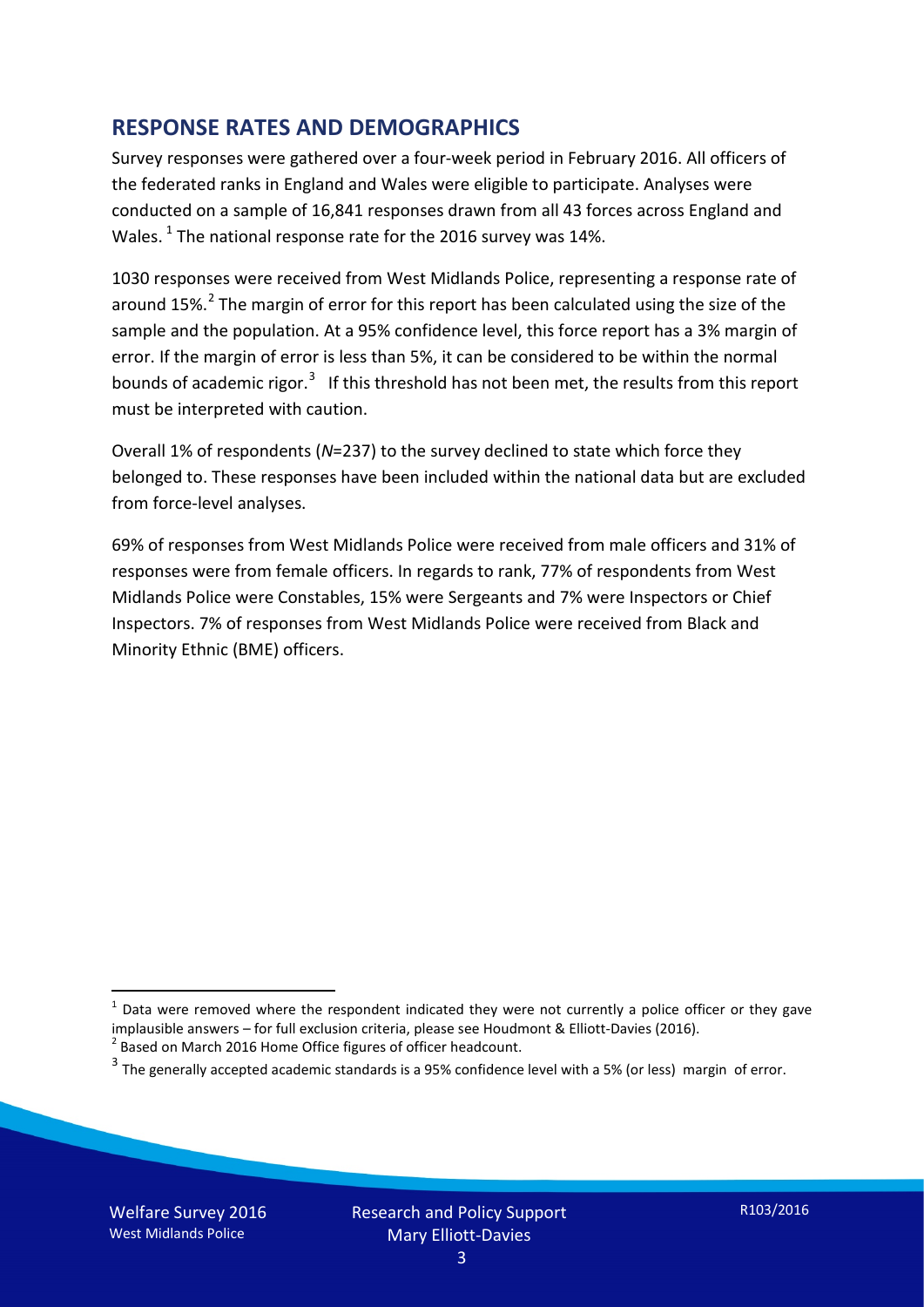# **2. DEMAND**

## **2.1. WORKLOAD**

70% of respondents from West Midlands Police told us that their workload is currently too high. This was higher than the proportion of national respondents who reported their workload was too high (66%).

### **2.2. HSE MANAGEMENT STANDARDS**

The UK Health and Safety Executive published the Management Standards Indicator Tool (MSIT) to assist organisations in the assessment of workers exposure to dimensions of the psychosocial work en[v](#page-15-4)ironment that, if not properly managed, can lead to harm to health.<sup>v</sup> The 25-item version of the MSIT<sup>[vi](#page-15-5)</sup> contains four items that measure job demands.

33% of respondents from West Midlands Police told us that they often or always have unachievable deadlines, and 44% that they have to neglect some tasks because they have too much to do. Findings for the MSIT job demand items for West Midlands Police are presented in Figure 1 below.



#### *Figure 1. West Midlands Police: HSE MSIT Job Demands*

Welfare Survey 2016 West Midlands Police

Research and Policy Support Mary Elliott-Davies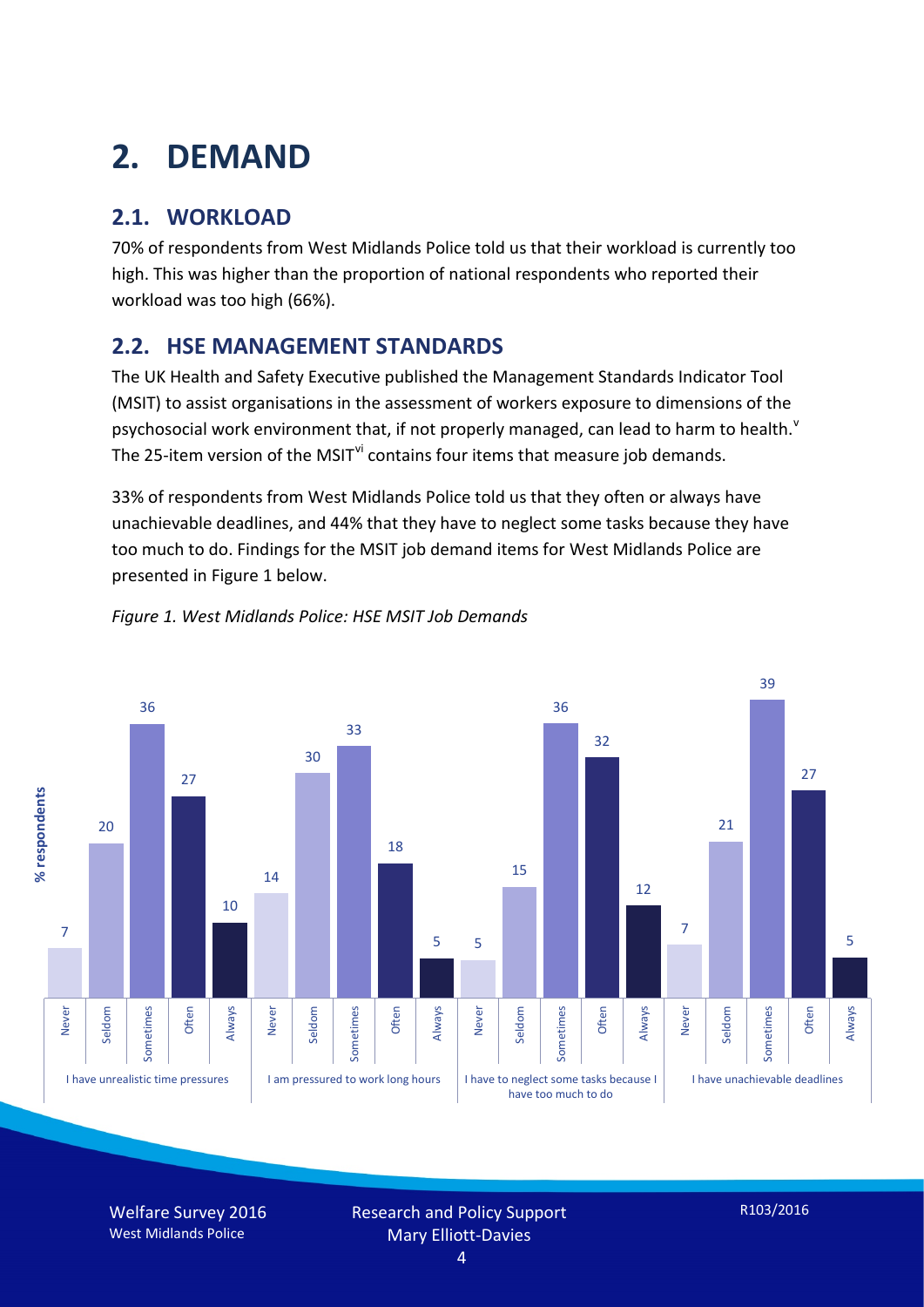#### **2.3. AMOUNT AND PACE OF WORK**

A set of statements were developed for the current study to assess aspects of job demands in regards to the amount and pace of work. Findings for West Midlands Police are presented in Figure 2.





70% of respondents from West Midlands Police *disagreed* or *strongly disagreed* that they were able to meet all of the conflicting demands on their time and 86% of respondents from West Midlands Police *disagreed* or *strongly disagreed* that there are enough officers to manage all the demands made on their team/unit.

Welfare Survey 2016 West Midlands Police

% respondents **% respondents**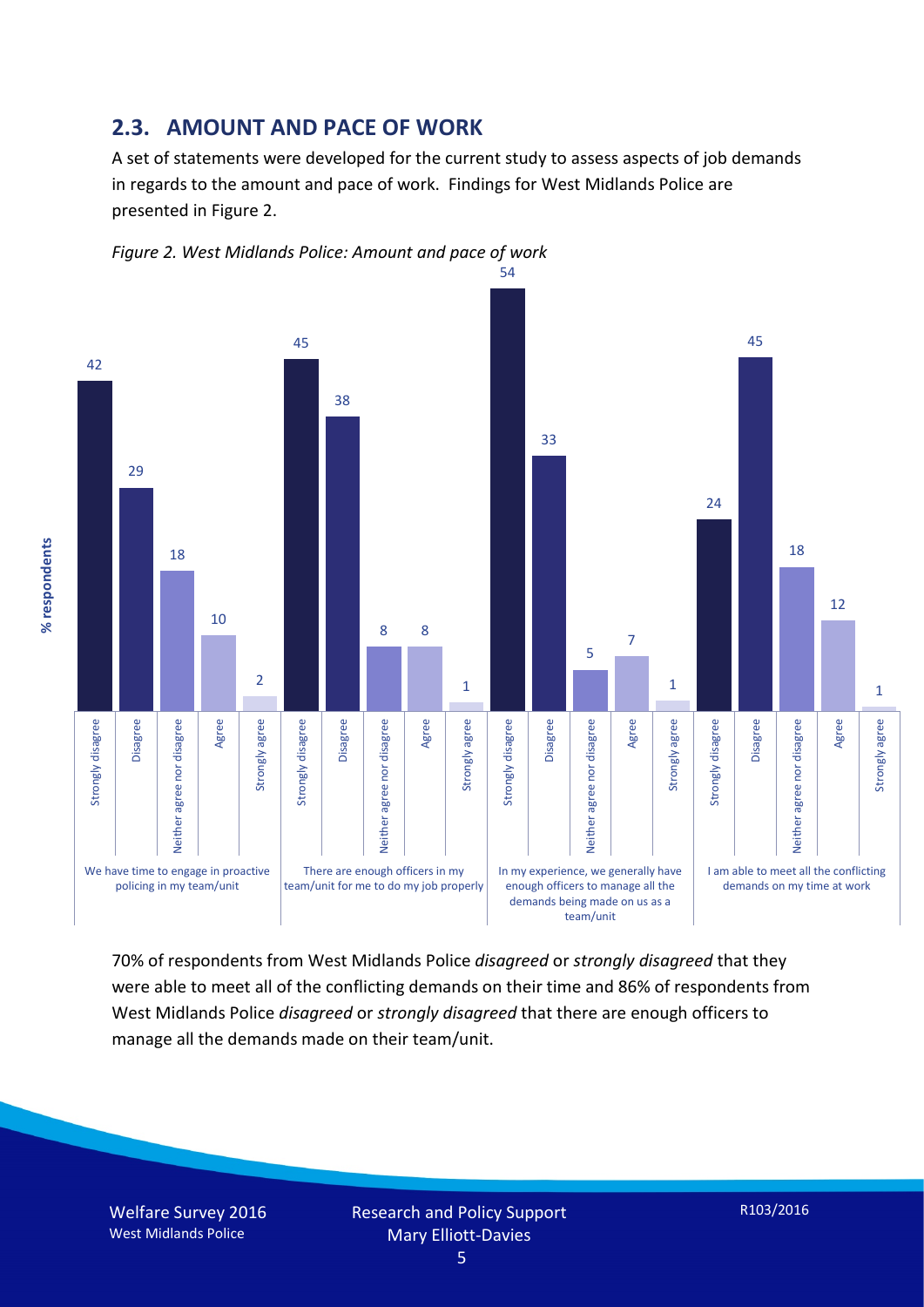# **3. CAPACITY**

#### **3.1. MINIMUM OFFICER STAFFING**

We asked respondents whether or not their team or unit has a minimum officer staffing level and 88% of respondents from West Midlands Police indicated that their team or unit had a minimum officer staffing level. Among respondents whose team or unit had a minimum officer staffing level, 19% indicated that this level was achieved *never* or *rarely*.

#### **3.2. OFFICER STAFFING ARRANGEMENTS**

Respondents were asked whether they had been told how officer staffing levels in their team/unit were determined and whether they felt it was effective. 64% of respondents from West Midlands Police indicated that they had not been told how officer staffing levels are determined, whilst 71% *disagreed* or *strongly disagreed* that the way officer staffing levels are determined seems to be effective. An additional set of statements were developed for this survey to assess aspects of capacity to meet job demands. Results for West Midlands Police are below.





Welfare Survey 2016 West Midlands Police

Research and Policy Support Mary Elliott-Davies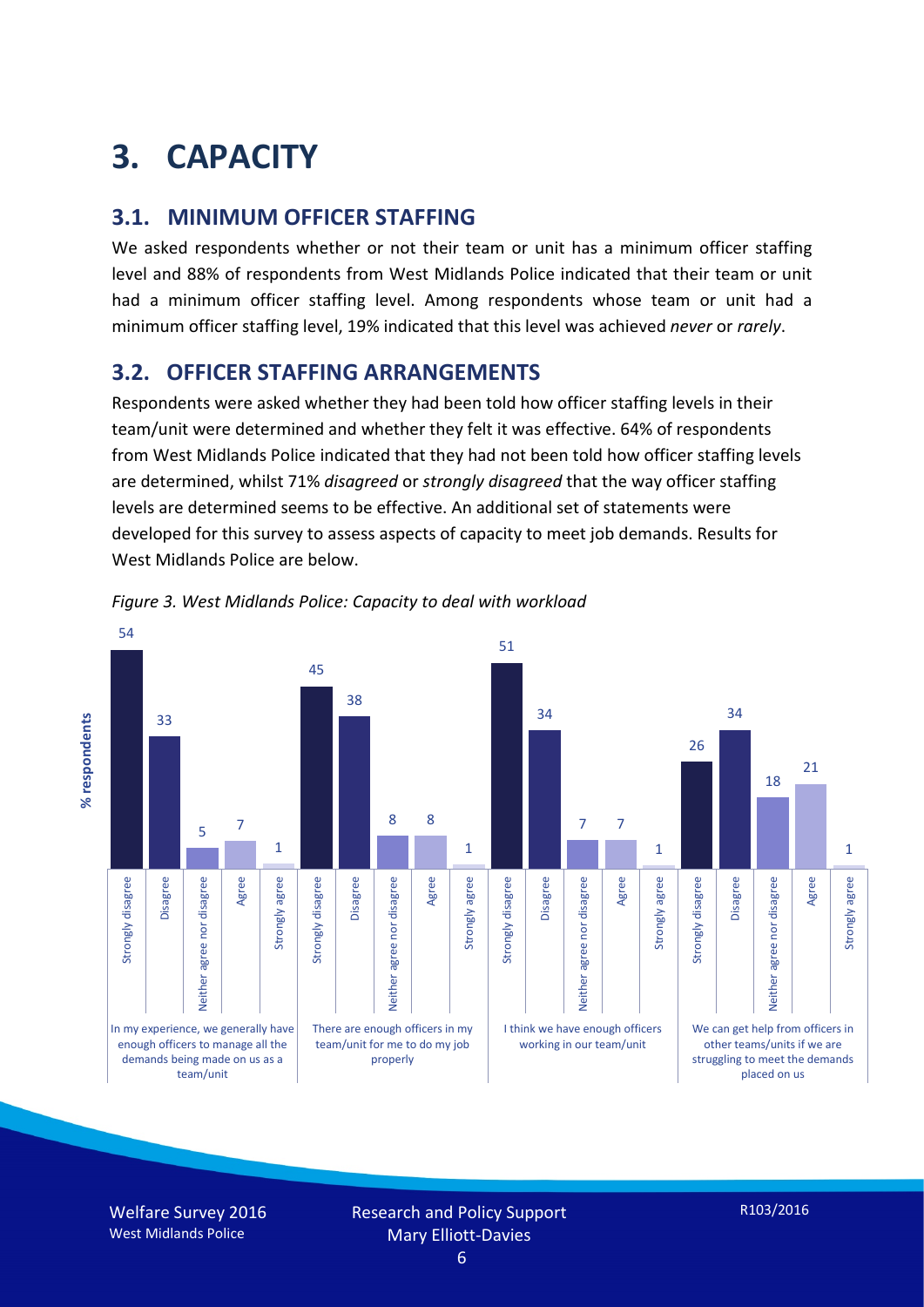## **4. WORK PATTERNS**

#### **4.1. SHIFTS**

Respondents were invited to indicate which of broad shift patterns they typically worked (indicated in Figure 4) and, to the nearest hour, how long their shifts are supposed to last.

3% of respondents from West Midlands Police reported their formal shift duration was more than the 8-10 hours advised by the Health and Safety Executive<sup>[vii](#page-15-6)</sup> and the Police Negotiating Board.<sup>[viii](#page-15-7)</sup>

#### *Figure 4. West Midlands Police: Shift rotation*



#### **4.2. SINGLE CREWING**

Among respondents from West Midlands Police, for whom this item was applicable (*N*=*911*), 56% reported being single crewed either *often* or *always* over the previous 12 month period, this can be compared with 73% of respondents from the national sample.

#### **4.3. BREAKS, REST DAYS AND ANNUAL LEAVE**

49% of respondents from West Midlands Police were *never* or *rarely* able to take their full rest break entitlement, and 75% reported having had two or more rest days cancelled in the previous 12 month period.

29% of respondents from West Midlands Police told us that they have not been able to take their full annual leave entitlement in the previous 12 month period.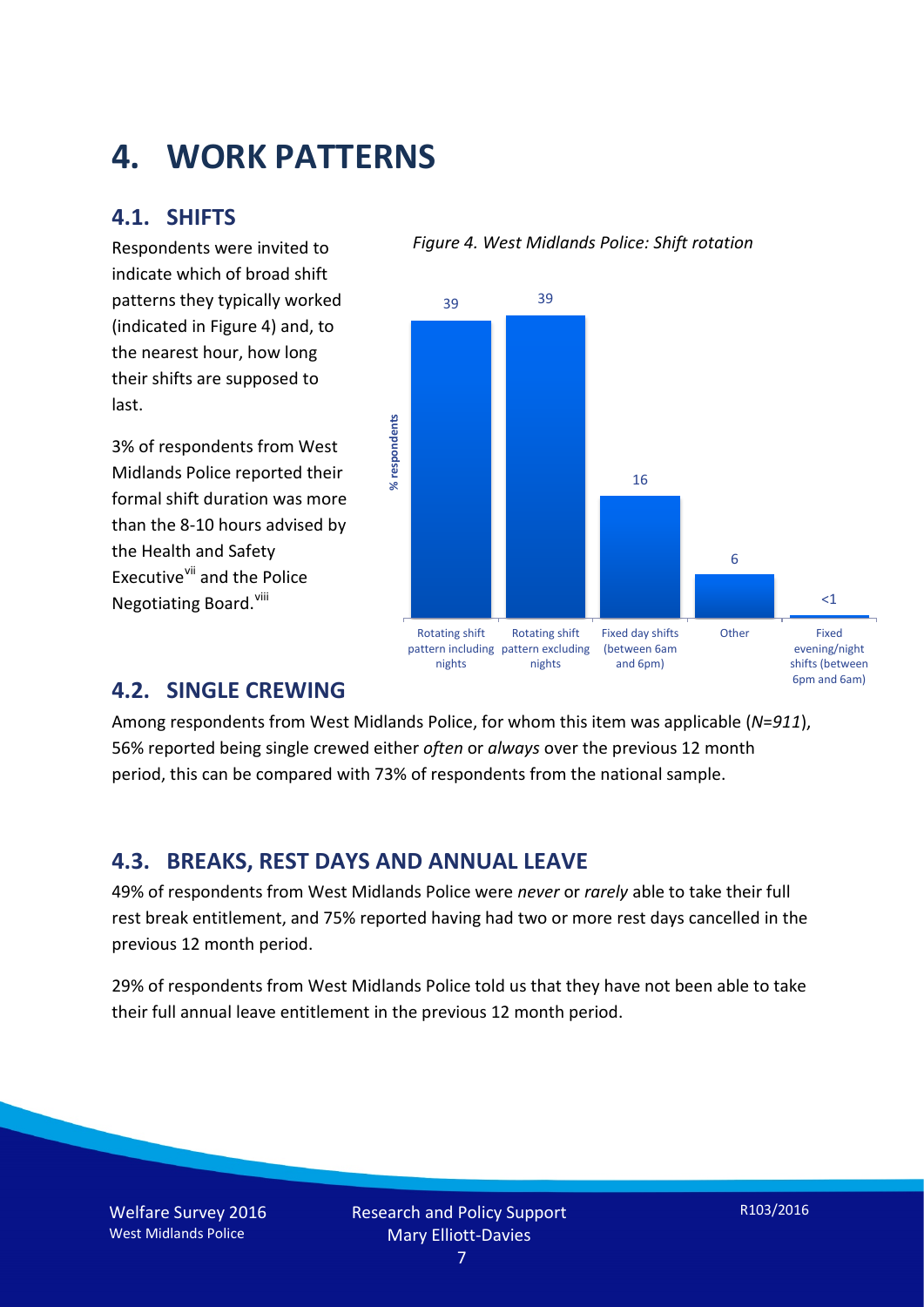# **5. MENTAL HEALTH AND WELLBEING**

### **5.1. SINGLE ITEM INDICATOR**

A top-level broad overview of mental wellbeing was established using an item that asked respondents to indicate whether they had experienced feelings of stress, low mood, anxiety, or other difficulties with their health and wellbeing over the last 12 months.

80% of respondents from West Midlands Police indicated that they had experienced feelings of stress, low mood, anxiety, or other difficulties with their health and wellbeing over the last 12 months. 89% also indicated that these feelings were caused, or made worse by work.

#### **5.2. MENTAL WELLBEING**

Mental wellbeing can be broadly conceptualized as having two dimensions. The first concerns positive affect (i.e. pleasurable aspects of wellbeing such as feelings of optimism, cheerfulness, and relaxation). The second concerns psychological functioning (i.e. such as clear thinking, self-acceptance, personal development, competence, and autonomy).

To investigate mental wellbeing in more detail the two-dimensional structure of mental wellbeing described above was assessed using the short Warwick-Edinburgh Mental Wellbeing Scale.<sup>[ix](#page-15-8)</sup> The use of this scale, which has been widely used in a number of settings, helps us to measure the incidence of wellbeing in the police in a reliable way, allowing credible comparisons. The scale asks individuals to rate their experience during the last two weeks for seven positively framed statements.

Findings for the items for the short Warwick-Edinburgh Mental Wellbeing Scale for West Midlands Police are presented in Figure 5 alongside those for the general public.

#### **5.3. HELP SEEKING**

A question was applied to identify those who had ever **sought help** for feelings of stress, low mood, anxiety, or any other difficulties with mental health and wellbeing. Examples of sources of help were provided including GP, occupational health department, psychologist, therapist, and counsellor.

39% of West Midlands Police respondents had previously sought help for feelings of stress, low mood, anxiety or other difficulties with their mental health and wellbeing, of which 47% had done so within the last 12 months.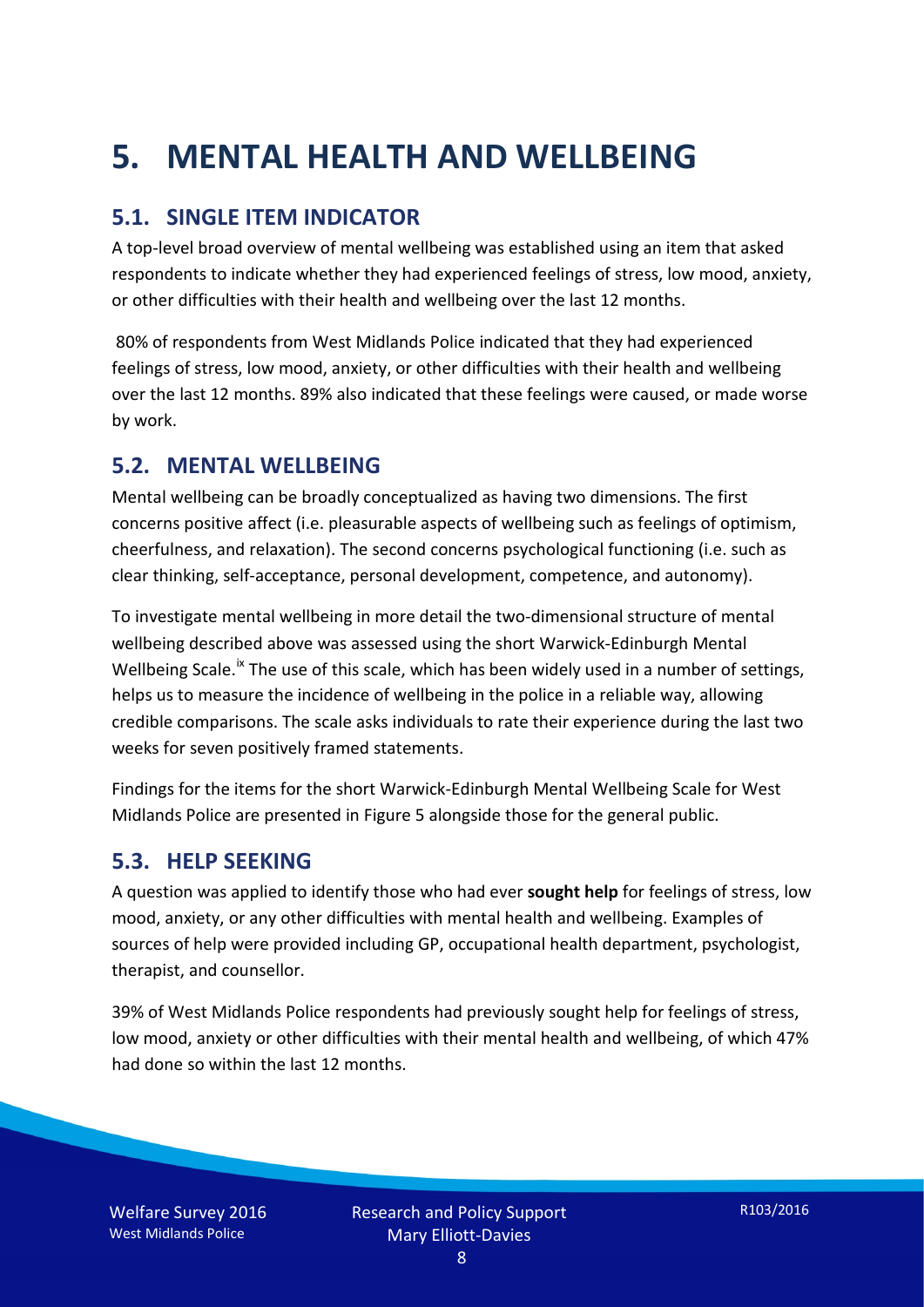



General Population: North West [England] Mental Wellbeing Survey (2012-23) Local Response: PFEW Welfare Survey (2016)

#### **5.4. STRESS**

Work related stress was measured using a single-item measure. 39% of respondents from West Midlands Police presented with a non-diagnostic case of work-related stress.<sup>[x](#page-15-9)</sup> Stress outside of work was assessed using an adaptation of the work-related stress measure. 10% of respondents from West Midlands Police presented with a non-diagnostic case of stress outside of work.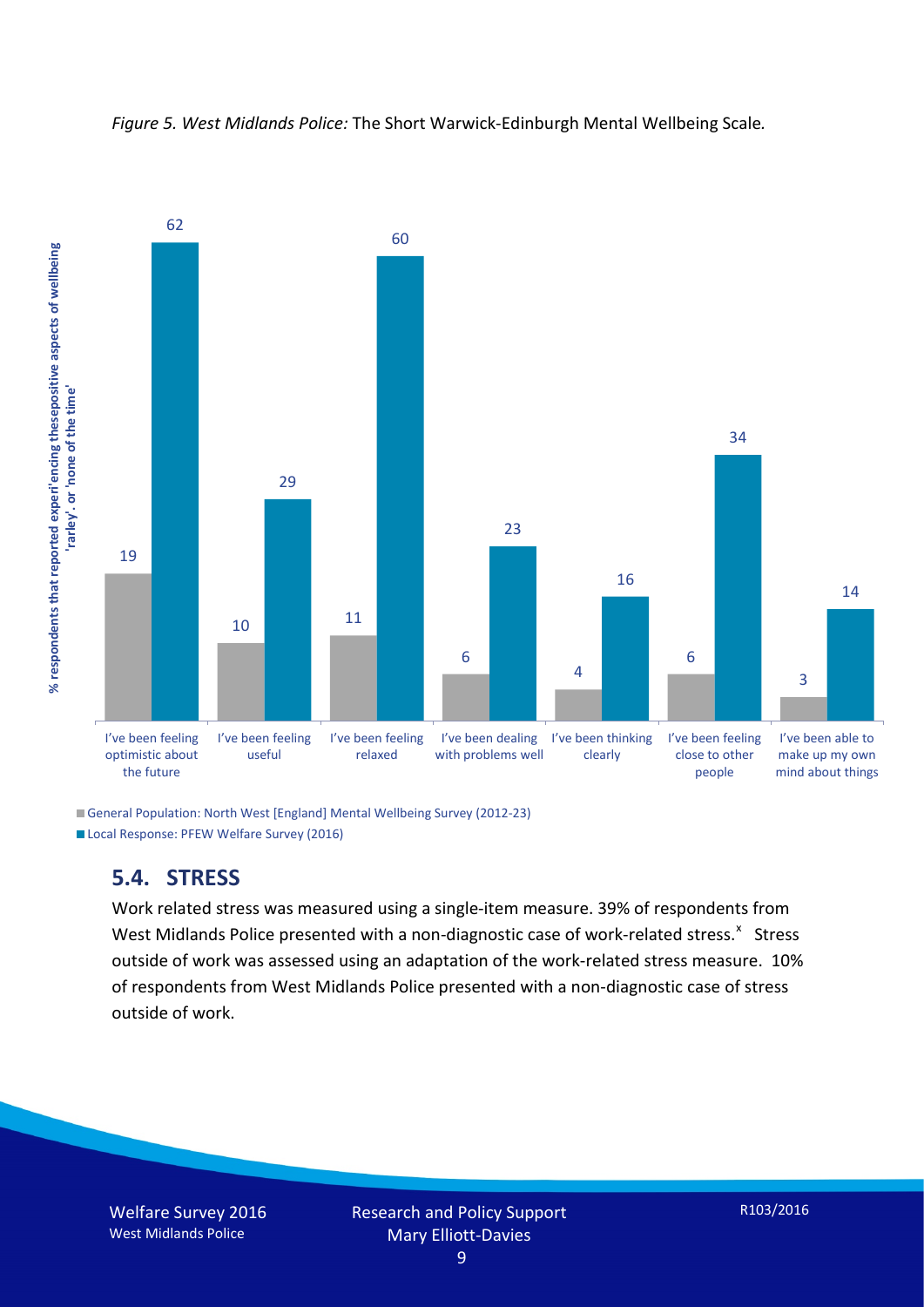# **6. ORGANISATIONAL SUPPORT: MENTAL HEALTH & WELLBEING**

Participants who indicated that they had sought help for difficulties with mental health and wellbeing were presented with additional questions concerning disclosure to a line manager.

#### **6.1. DISCLOSURE**

64% of respondents reported that they had disclosed seeking mental health and wellbeing support to their line managers.

#### **6.2. REASONS FOR NON-DISCLOSURE**

Respondents who did not disclose that they were seeking mental health and wellbeing support were asked to indicate why. Findings are presented in Figure 6 below. Respondents were able to cite as many reasons as applicable.

#### *Figure 6. West Midlands Police: Reasons for non-disclosure*



Reasons for non-disclosure

#### **D**Other

- I didn't want to be treated differently (in a negative way)
- I It wasn't affecting my work so I didn't feeli like I needed to
- I thought it would negatively affect my opportunities for promotion and/or specialisation
- I was worried that my other colleagues would find out

Welfare Survey 2016 West Midlands Police

#### Research and Policy Support Mary Elliott-Davies 10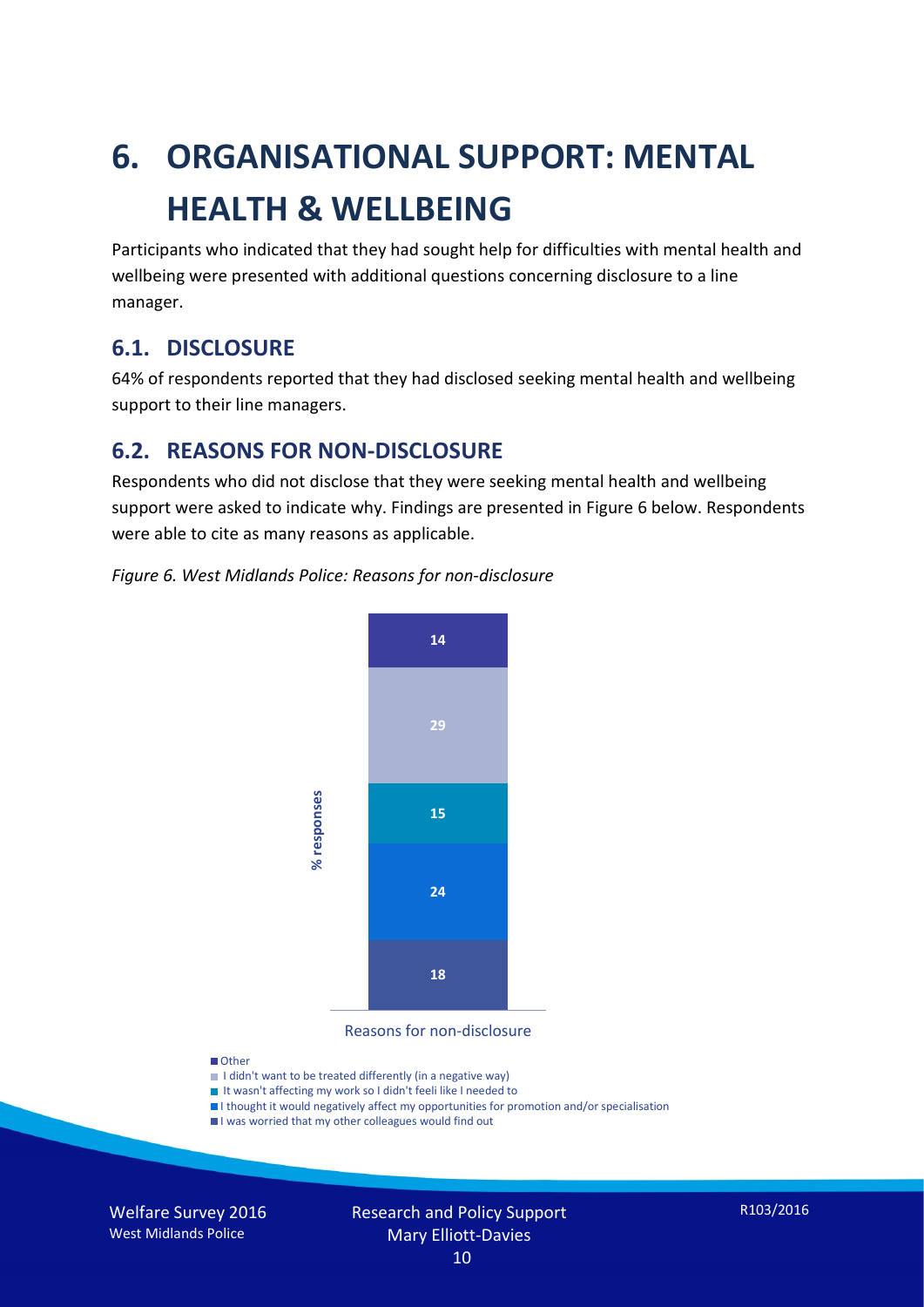#### **6.3. LOCAL ATTITUDES TO MENTAL HEALTH AND WELLBEING**

All respondents were asked about the attitude of the police service towards mental health and wellbeing. Nationally, these were found to be fairly negative. Figure 7 below shows the perception reported by respondents from West Midlands Police.



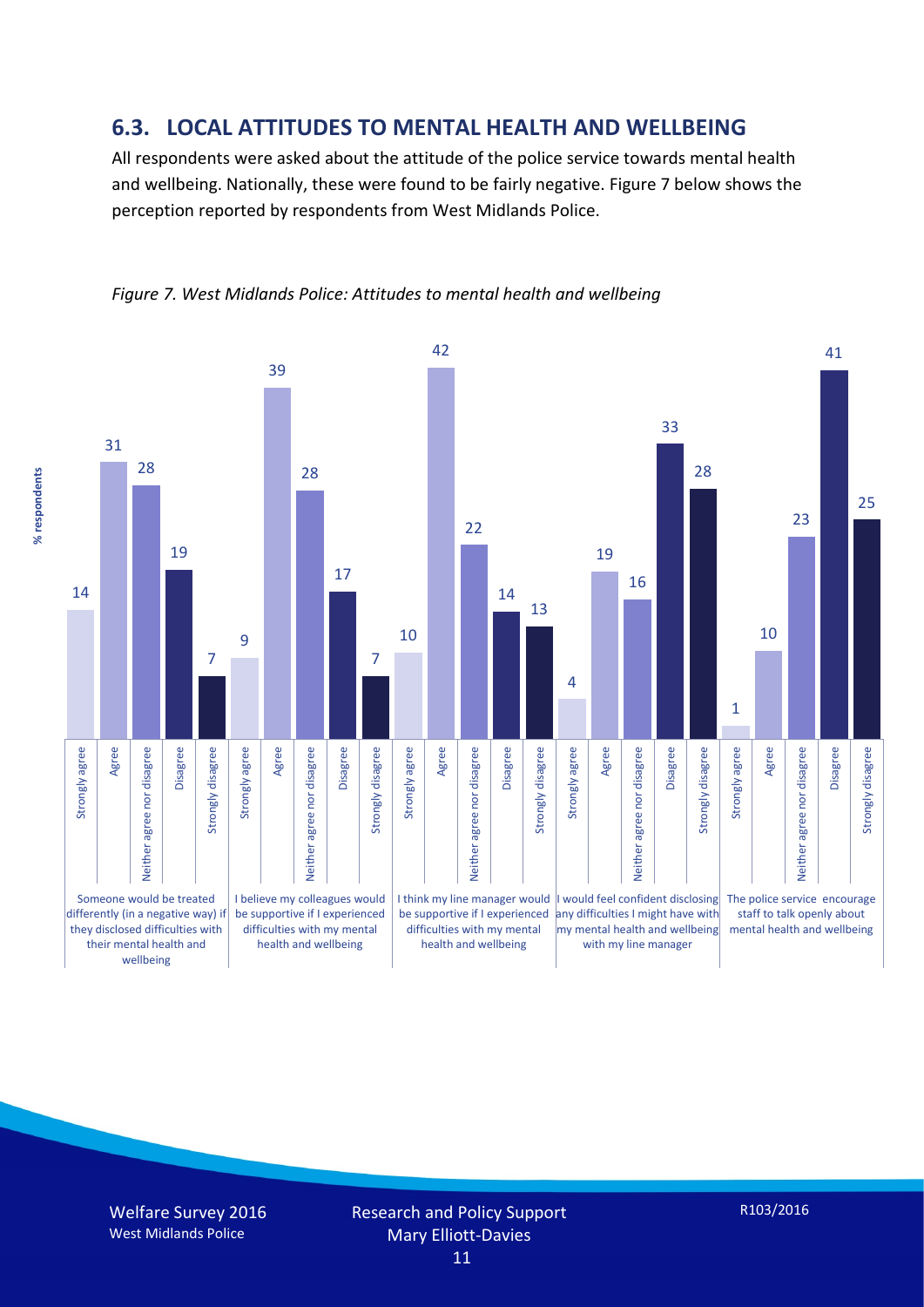# **7. ABSENCE BEHAVIOUR**

## **7.1. ABSENCE**

60% of respondents from West Midlands Police reported one or more days of sickness absence and 32% of respondents indicated that at least one day of their sickness absence was attributable to stress, depression, or anxiety.

## **7.2. PRESENTEEISM AND LEAVEISM**

Presenteeism is the act of attending work while ill. This has been shown to be associated with subsequent health decline, particularly in relation to burnout, $x_i$  and can to lead to elevated absenteeism.<sup>[xii](#page-16-1)</sup> Moreover, evidence suggests that presenteeism can compound the effects of the initial illness and negatively influence job satisfaction, resulting in negative job attitudes and withdrawal from work.<sup>[xiii](#page-16-2)</sup>

Leaveism is a recently coined term to describe hidden sickness absence and work undertaken during rest periods including using allocated time off such as annual leave entitlements to take time off when they are in fact unwell. Findings for West Midlands Police are presented in Figure 8 below.



#### *Figure 8. West Midlands Police: Absence behaviours*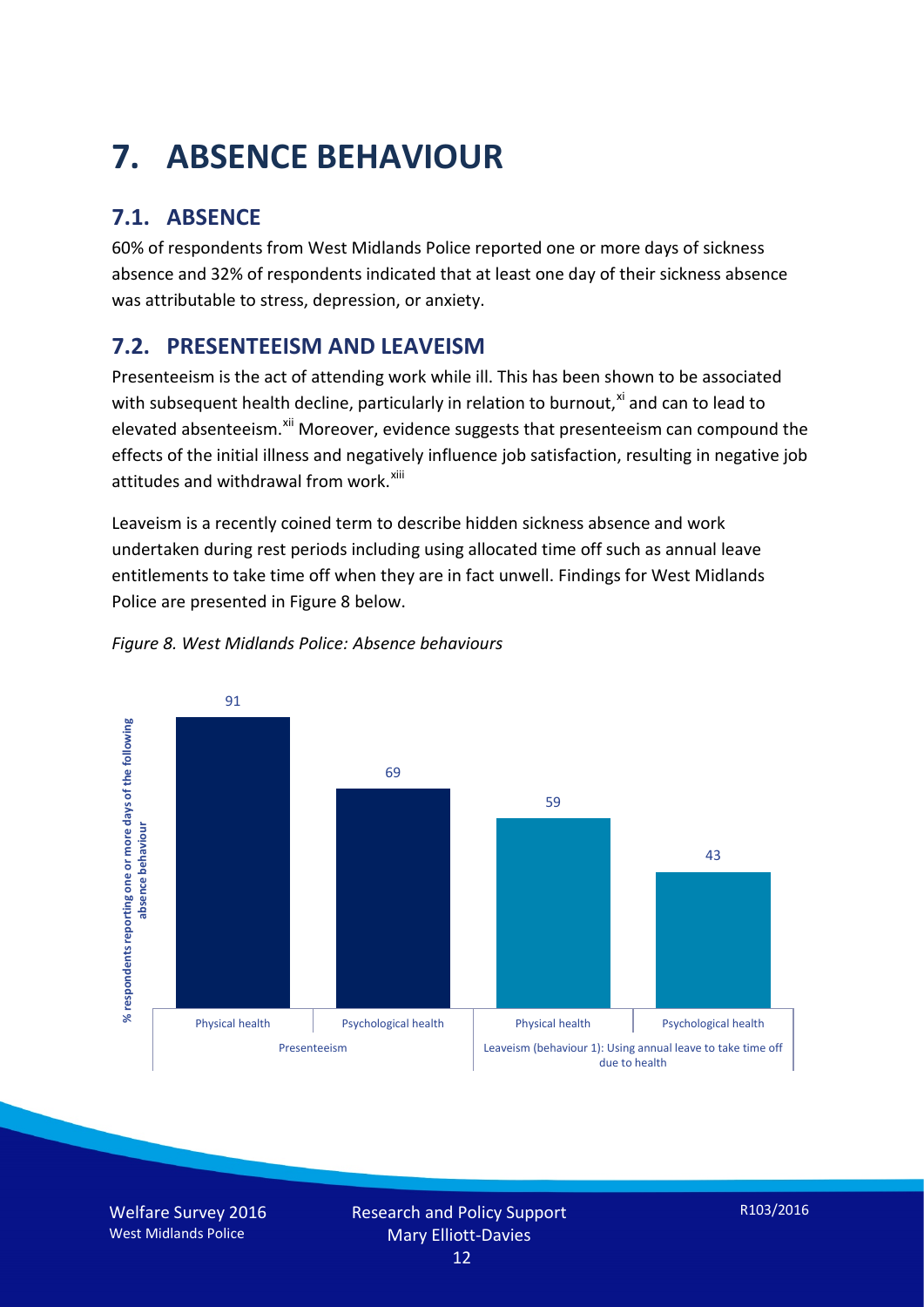# **8. ACCIDENTS, VIOLENCE AND INJURIES**

## **8.1. VIOLENCE**

% respondents **% respondents** Verbal and physical violence was assessed using four questions regarding how often officers received verbal insults, verbal threats, unarmed physical attacks, and attacks with a weapon from members of the public over the previous 12 months. Findings are presented in Figure 9 below.

*Figure 9. West Midlands Police: Frequency of verbal and physical violence from members of the public* 64

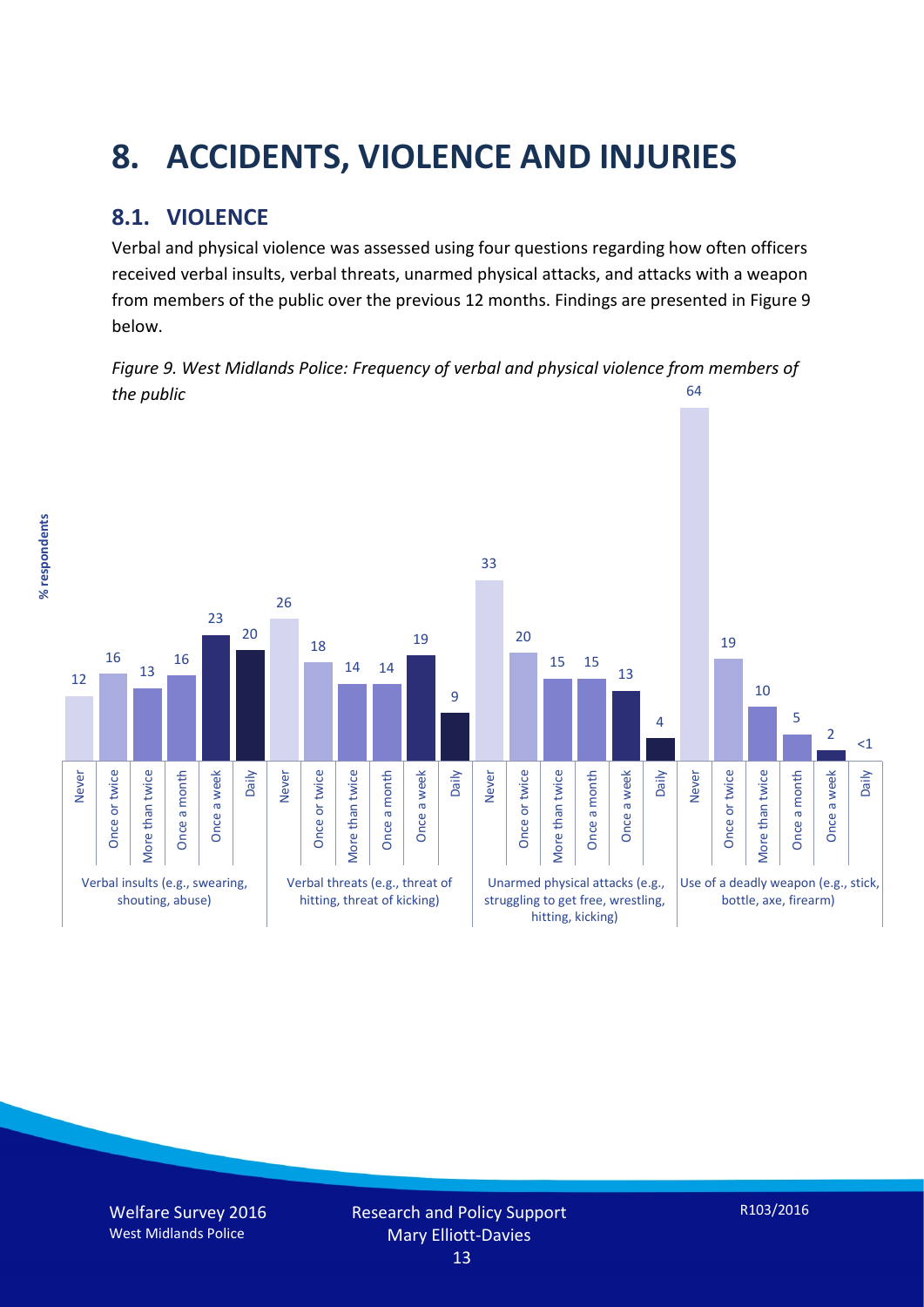#### **8.2. INJURIES DUE TO ACCIDENTS AND VIOLENCE**

18% of West Midlands Police respondents reported that they had suffered one or more injuries that required medical attention as a result of **work-related violence** in the last year – losing more than 297 days in sickness absence. Whilst 28% of West Midlands Police respondents also reported that they had suffered one or more injuries that required medical attention as a result of **work-related accidents** in the last year – losing more than 873 days in sickness absence.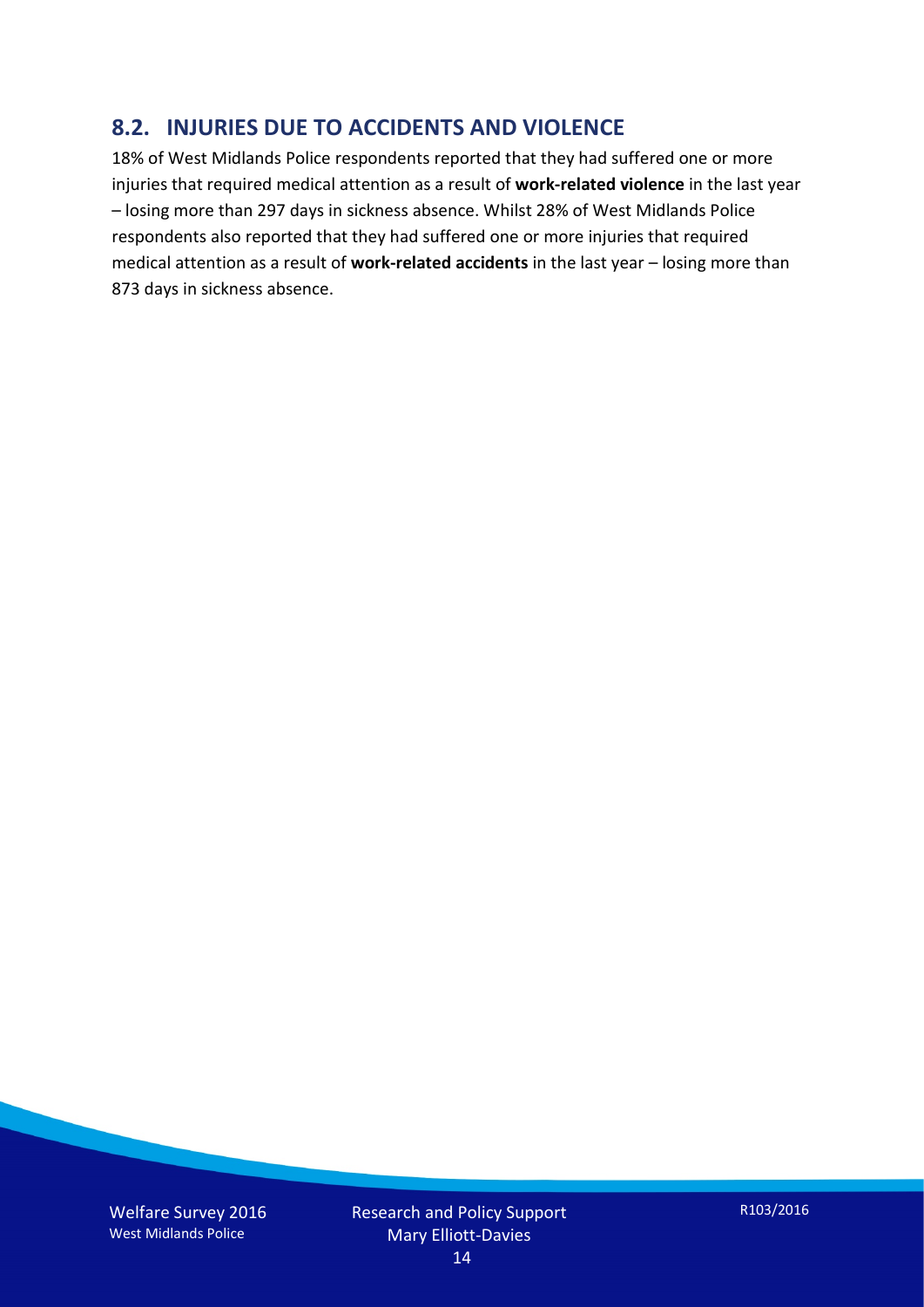## **9. Notes for JBBs**

Additional findings from the 2016 welfare survey are available on request from the Research and Policy department.

The findings of the survey can also be broken down in more detail in terms of different demographic groups, such as rank, role or length of service. However please be aware that we can only go into a certain level of detail with this demographic data in order to preserve respondents' confidentiality.

JBBs wishing to obtain further information can contact Mary Elliott-Davies [\(mary.elliott](mailto:mary.elliott-davies@polfed.org)[davies@polfed.org\)](mailto:mary.elliott-davies@polfed.org) to discuss their requirements. The Research and Policy Department only has one member of staff responsible for these data requests therefore please bear this in mind when contacting the team.

All other interested parties should speak to their local JBB in the first instance.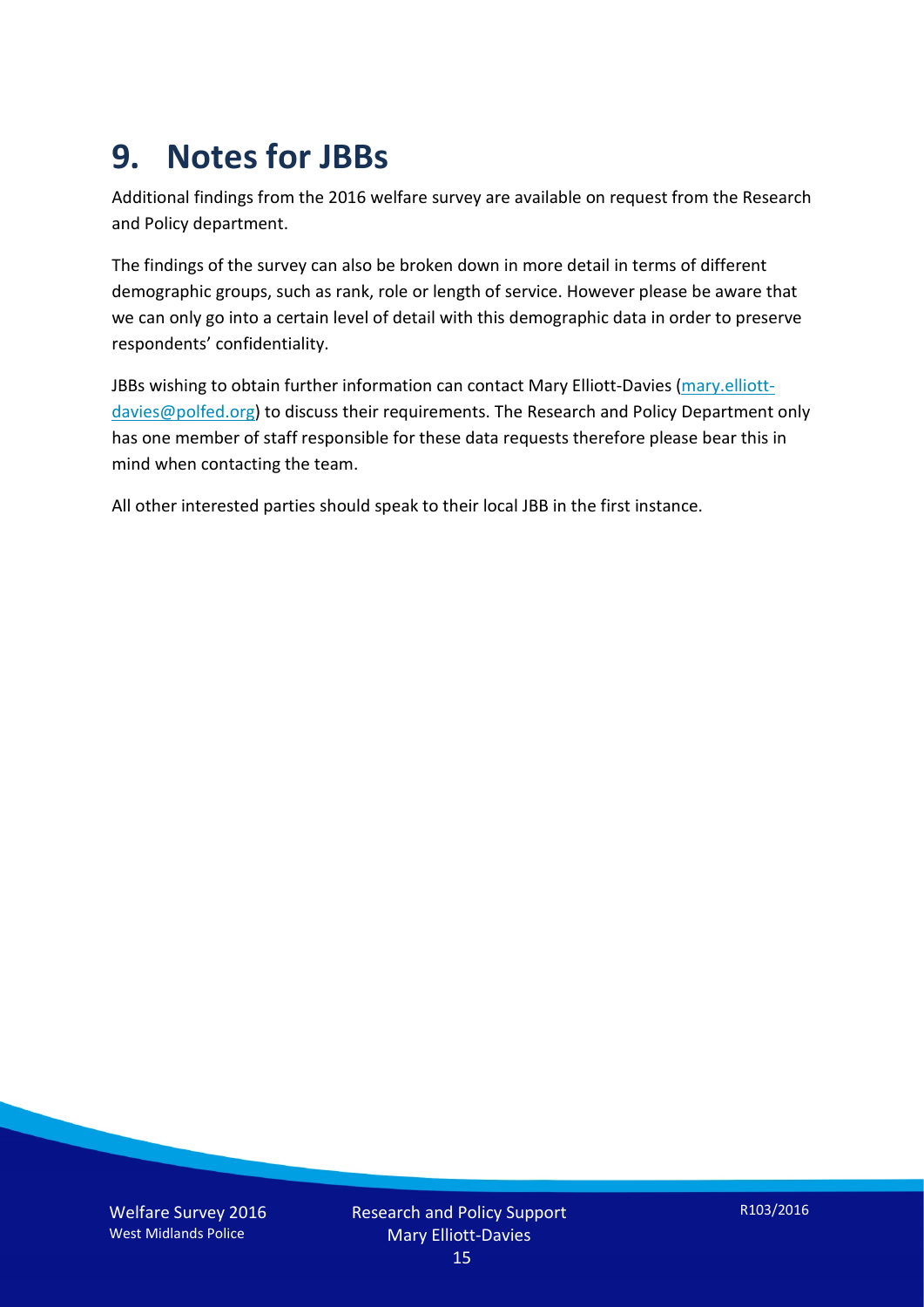# **10. REFERENCES**

<span id="page-15-0"></span>i National Audit Office (2015). Financial Sustainability of Police Forces in England and Wales. Retrieved September 12, 2016, fro[m https://www.nao.org.uk/wp](https://www.nao.org.uk/wp-content/uploads/2015/06/Financial-sustainability-of-police-forces.pdf)[content/uploads/2015/06/Financial-sustainability-of-police-forces.pdf](https://www.nao.org.uk/wp-content/uploads/2015/06/Financial-sustainability-of-police-forces.pdf)

<span id="page-15-1"></span><sup>ii</sup> Home Office (2010). Police Service Strength: England and Wales, 31 March 2010. Retrieved September 12, 2016, from [https://www.gov.uk/government/uploads/system/uploads/attachment\\_data/file/115745/hosb1410](https://www.gov.uk/government/uploads/system/uploads/attachment_data/file/115745/hosb1410.pdf) [.pdf](https://www.gov.uk/government/uploads/system/uploads/attachment_data/file/115745/hosb1410.pdf)

<span id="page-15-2"></span><sup>iii</sup> Home Office (2016). Police Workforce, England and Wales, 31 March 2016. Statistical Bulletin 05/16. Retrieved September 12, 2016, fro[m https://www.gov.uk/government/statistics/police](https://www.gov.uk/government/statistics/police-workforce-england-and-wales-31-march-2016)[workforce-england-and-wales-31-march-2016](https://www.gov.uk/government/statistics/police-workforce-england-and-wales-31-march-2016)

<span id="page-15-3"></span><sup>iv</sup> Elliott-Davies, M., Donnelly, J., Boag-Munroe, F., & Van Mechelen, D. (2016). 'Getting a battering' The perceived impact of demand and capacity imbalance within the Police Service of England and Wales: A qualitative review. The Police Journal, 89, 2, 93-116.

<span id="page-15-4"></span><sup>v</sup> Cousins, R., Mackay, C., Clarke, S., Kelly, C., Kelly, P., & McCaig, R. (2004). 'Management Standards' and work-related stress in the UK: Practical development. *Work & Stress, 18*, 113–136; Mackay, C., Cousins, R., Kelly, P., Lee, S., & McCaig, R. (2004). 'Management Standards' and work-related stress in the UK: Policy background and science. *Work & Stress, 18*, 91–112.

<span id="page-15-5"></span>vi Edwards, J., & Webster, S. (2012). Psychosocial risk assessment: Measurement invariance of the UK Health and Safety Executive's Management Standards Indicator Tool across public and private sector organizations. *Work & Stress, 26*, 130–142

<span id="page-15-6"></span>vii HSE.(2006).Managing shift work: *Health and Safety Guidance*. HSE Books, HSG256, ISBN 9780717661978, Crown Copyright.

<span id="page-15-7"></span>viii Home Office. (2010). Guidance on Variable shift arrangements for police officers [PNB circular] 016-2010.

<span id="page-15-8"></span><sup>ix</sup> Stewart-Brown, S., Tennant, A., Tennant, R., Platt, S., Parkinson, J., & Weich, S. (2009). Internal construct validity of the Warwick-Edinburgh Mental Well-being Scale (WEMWBS): A Rasch analysis using data from the Scottish Health Education Population Survey. *Health and Quality of Life Outcomes, 7*: 15.

<span id="page-15-9"></span>x Smith, A., Johal, S., Wadsworth, E., Davey Smith, G., & Peters, T. (2000). The Scale of Perceived Stress at Work: The Bristol Stress and Health at Work Study. Contract Research Report 265/2000. Sudbury: HSE Books.